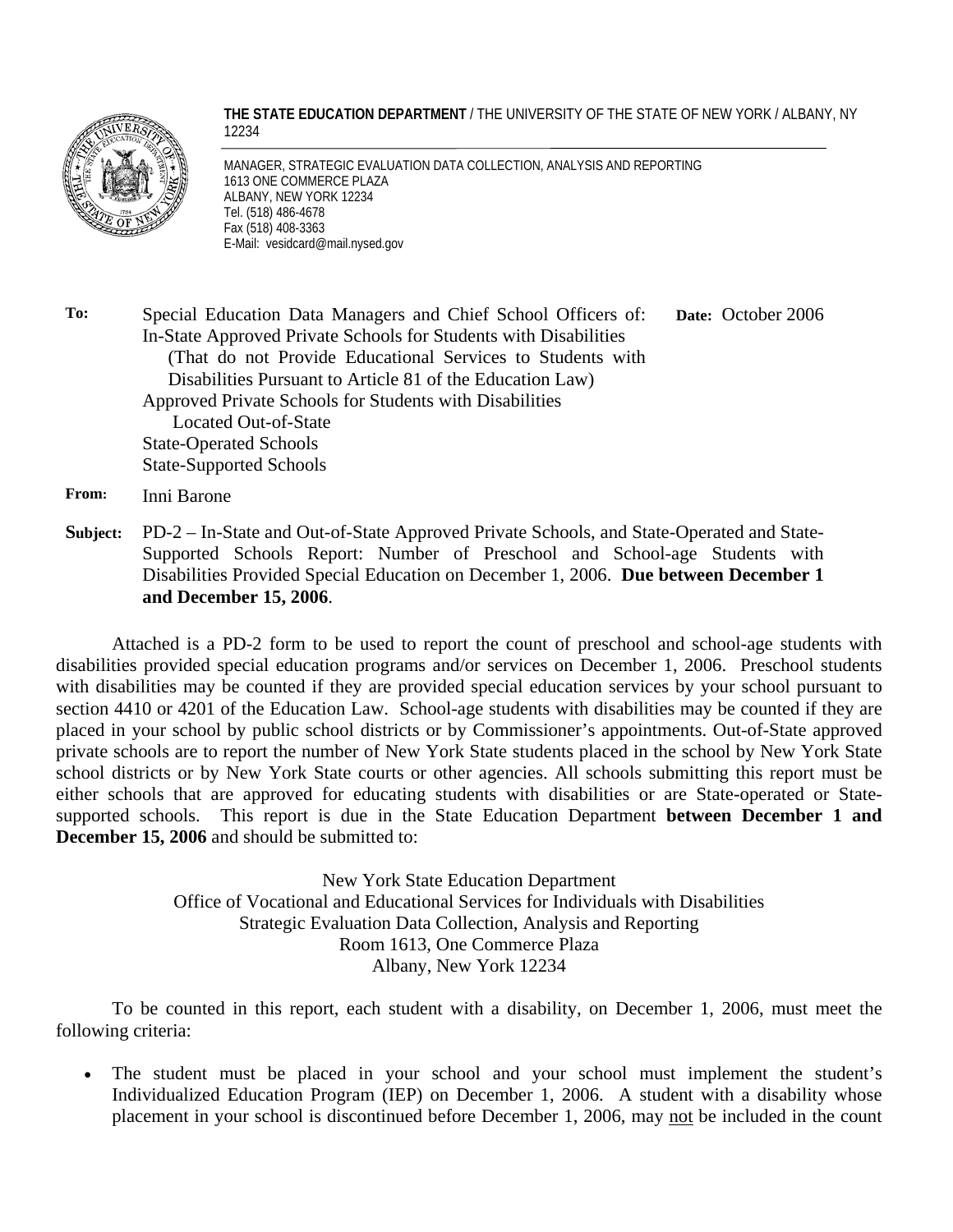for your school. A student who is initially placed in your school and provided special education after December 1, 2006 may not be included in the count for your school.

Federal law and regulation require that State and local education agencies ensure an unduplicated count of students with disabilities. Before submitting the PD-2 report, please complete local verification procedures to ensure that each student is counted only once. Such verification procedures may include visual scans, computer scans or other methods; and are especially important for schools having several school buildings and for students receiving multiple special education programs and/or services.

The New York State Education Department (SED) will confirm the accuracy of information included in this report as part of the program review process, or as is otherwise indicated. To facilitate such review for your school, please maintain a list (hard copy or other readily retrievable format) of all students included in this child count until June 30, 2014. Upon completing local verification procedures, if it is determined that one or more counts are incorrect, a revised child count (i.e., PD-2 form) must be submitted to SED.

As compared to the PD-2 form for 2005-2006, the PD-2 for 2006-2007 is identical.

Please note:

- If your school is located within New York State and if you provide educational services to students with disabilities pursuant to Article 81 of the Education Law, please do not complete this form; instead, contact our office to request a PD-2A/4 form.
- The PD-2 report is to be completed only by approved private schools for students with disabilities located within New York State that do not provide educational services to students pursuant to Article 81 of the Education Law. All approved out-of-State schools for students with disabilities must also complete this report. The out-of-State approved private schools will report the count of students placed by New York State school districts as well as by New York State courts or other agencies. The PD-2 report is also to be completed by the State-operated schools and State-supported (section 4201) schools.

A SEDCAR-1 (Approved Special Education Program Request for IDEA Vendor Funding) form must be completed by all approved private schools, and State-supported schools for preschool and school-age students with disabilities. This form must also be submitted by all out-of-State approved private schools on behalf of all preschool and school-age students with disabilities who are placed in such schools by New York State school districts or by New York State courts or other agencies. In order to receive IDEA vendor funding under Section 611 and 619 for the 2007-2008 year, a SEDCAR-1 form must be submitted to each school district by March 2, 2007. The form must be sent to each district placing one or more students in your program on December 1, 2006. For students with disabilities placed by New York State courts and other agencies in out-of-State approved schools, the SEDCAR-1 form must be submitted to the school district in which such students resided at the time they were placed in the out-of-State schools by the courts or other agencies.

For your information, the data collected through the PD forms are used in the following reports and activities:

- State Performance Plan and Annual Performance Report for Special Education
- Public reporting of LEA results against State targets established in the State Performance Report.
- Calculation of minimum amount of per-pupil IDEA funds to be sub-allocated or spent on services.
- Pocketbook of Goals and Results for Individuals with Disabilities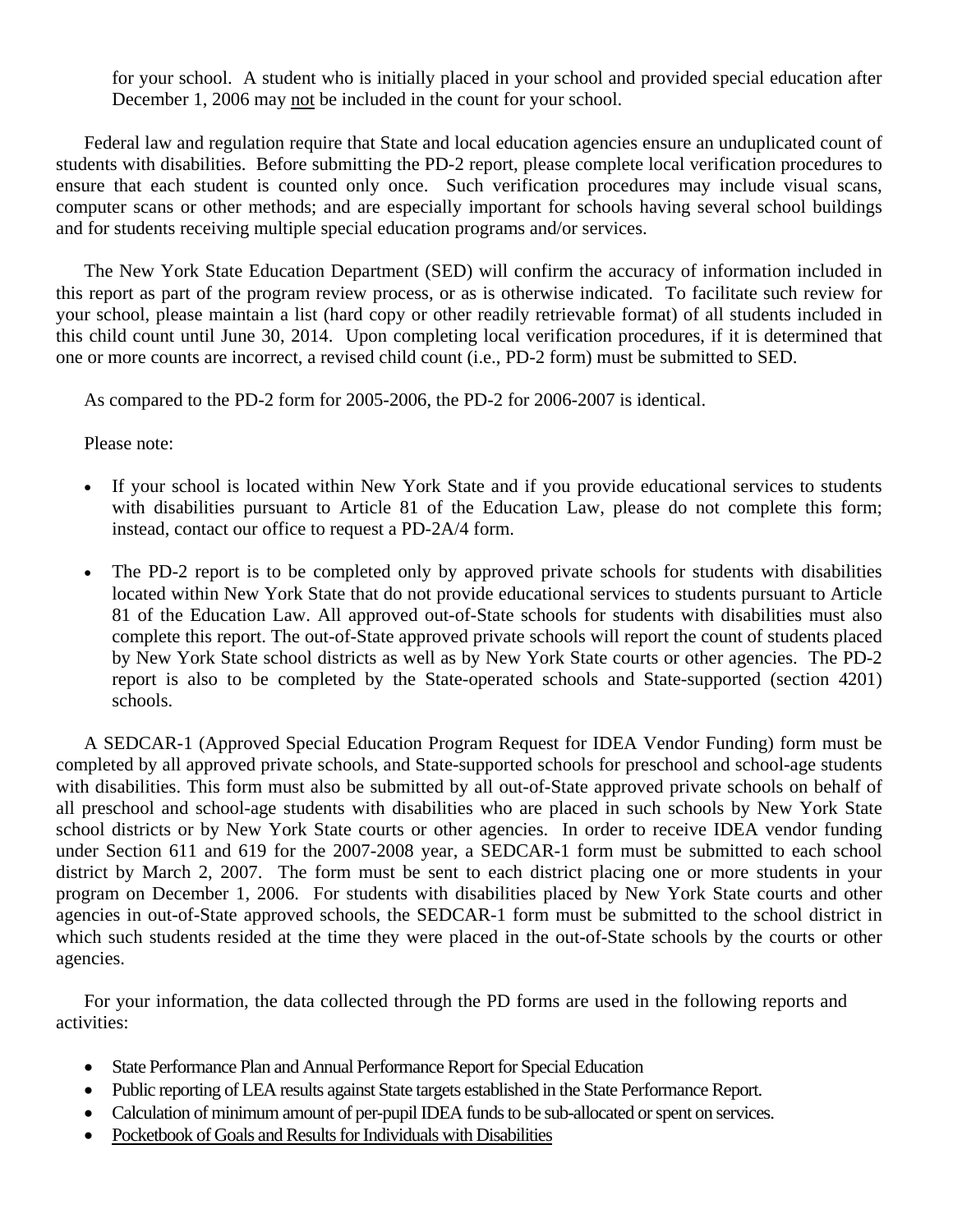- Chapter 655 Report to the Governor and the Legislature on the Status of the State's Schools
- Special Education Quality Assurance Reviews
- School District Report Cards
- BOCES Report Cards
- Charter School Report Cards
- Calculations to identify instances of possible race/ethnicity disproportionality
- Other reports required by State or federal statutes
- Evaluation of programs and policies

If you have any questions or are in need of assistance in completing this report, please contact the Strategic Evaluation Data Collection, Analysis and Reporting (SEDCAR) Unit by using the contact information provided in the letterhead. Thank you.

Attachment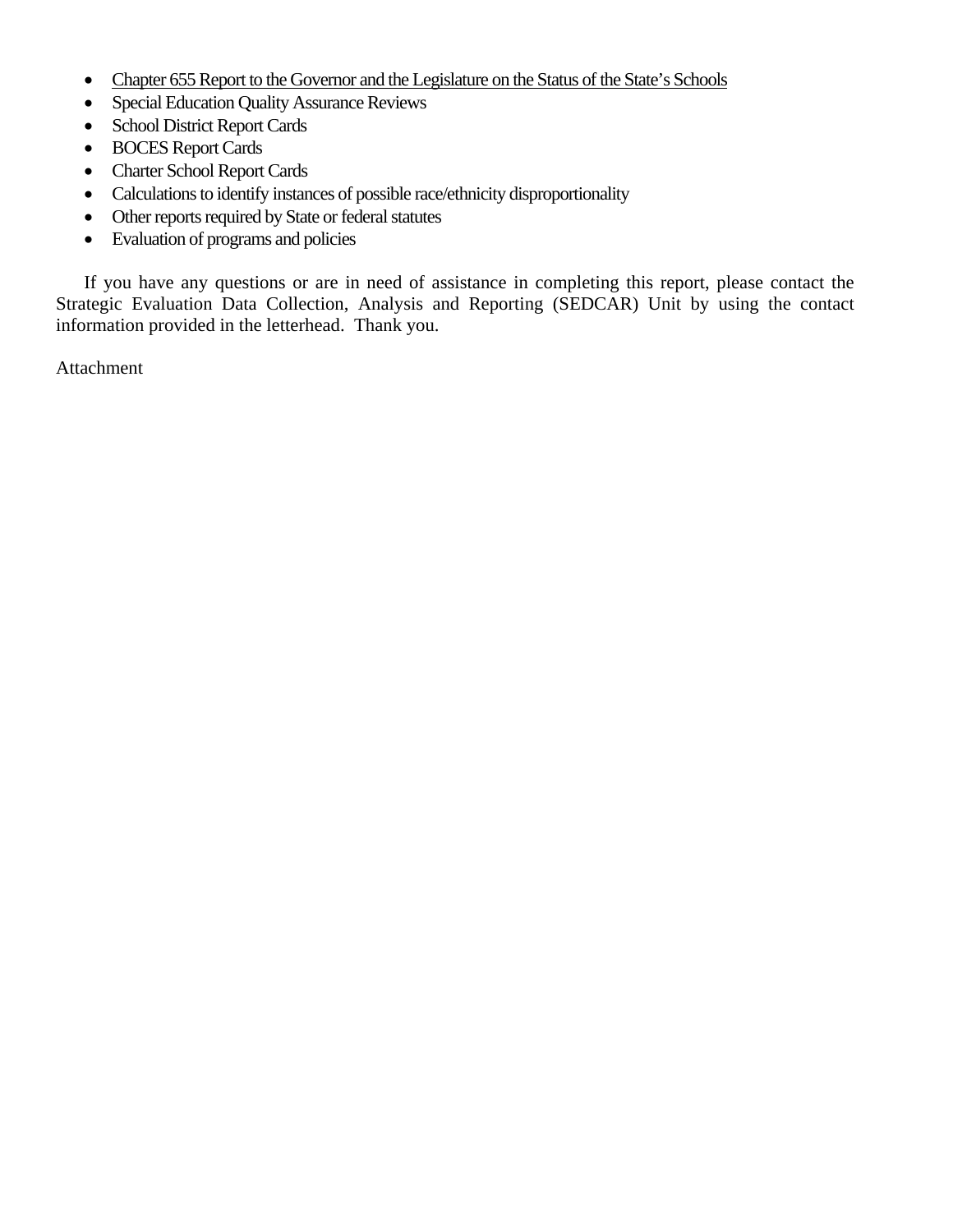#### The University of the State of New York **THE STATE EDUCATION DEPARTMENT Office of Vocational and Educational Services for Individuals with Disabilities Strategic Evaluation Data Collection, Analysis and Reporting One Commerce Plaza – Room 1613 Albany, NY 12234-0001**

**PD-2-** *In-State and Out-of-State Approved Private Schools, and State-Operated and State-Supported Schools Report: Number of Preschool and School-age Students with Disabilities Provided Special Education on* 

| December 1, 2006.                  |                                                                                                 |  |  |  |
|------------------------------------|-------------------------------------------------------------------------------------------------|--|--|--|
| Instructions:                      | 1. Return one copy of this report between December 1 and December 15, 2006 to the above         |  |  |  |
|                                    | address. (This report may not be signed or submitted prior to December 1, 2006.)                |  |  |  |
|                                    | 2. Retain one copy (and supporting documentation) in your school for reference and audit        |  |  |  |
|                                    | purposes. The required retention period ends June 30, 2014.                                     |  |  |  |
|                                    | 3. If you have questions about this report, please call (518) 486-4678 or e-mail your questions |  |  |  |
|                                    | to vesidcar@mail.nysed.gov                                                                      |  |  |  |
|                                    | <b>School Information</b>                                                                       |  |  |  |
|                                    | (Enter 12-digit SED Code Below)                                                                 |  |  |  |
|                                    |                                                                                                 |  |  |  |
|                                    |                                                                                                 |  |  |  |
| <b>SCHOOL NAME</b>                 |                                                                                                 |  |  |  |
|                                    |                                                                                                 |  |  |  |
| <b>ADDRESSS</b>                    |                                                                                                 |  |  |  |
|                                    |                                                                                                 |  |  |  |
|                                    |                                                                                                 |  |  |  |
|                                    |                                                                                                 |  |  |  |
| <b>Contact Person Information*</b> |                                                                                                 |  |  |  |
| <b>NAME</b>                        |                                                                                                 |  |  |  |
| <b>TITLE</b>                       |                                                                                                 |  |  |  |
|                                    |                                                                                                 |  |  |  |
| <b>TELEPHONE</b>                   | <b>FAX</b>                                                                                      |  |  |  |
| E-MAIL ADDRESS                     |                                                                                                 |  |  |  |
|                                    |                                                                                                 |  |  |  |

\*All correspondence from SEDCAR will be directed to the contact person identified in the PD web based data entry system at http://pd.nysed.gov Please keep the contact person information current, including the e-mail address as most communication will occur via e-mail.

#### *Certification and Assurances*

I have reviewed the information reported on this form and certify that this is a complete and accurate count of New York State students with disabilities served on December 1, 2006. I further certify that the students reported were placed in this in-State school by a New York State school district or in this out-of-State school by a New York State school district or by a New York State court or other agency or were Commissioner's appointment in this State-operated or Statesupported school. All students were served in accordance with their Individualized Education Programs and in accordance with State standards.

\_\_\_\_\_\_\_\_\_\_\_\_\_\_\_\_\_\_\_\_\_\_\_\_\_\_\_\_\_\_\_\_\_\_\_\_\_\_\_\_\_\_\_\_\_\_\_\_ \_\_\_\_\_\_\_\_\_\_\_\_\_\_\_ Original Ink Signature **Date Signed** Date Signed *Chief Administrative Officer Must Sign and Date on or after December 1, 2006.*

| Name of Chief Administrative Officer (Please Type or Print) |  |  |
|-------------------------------------------------------------|--|--|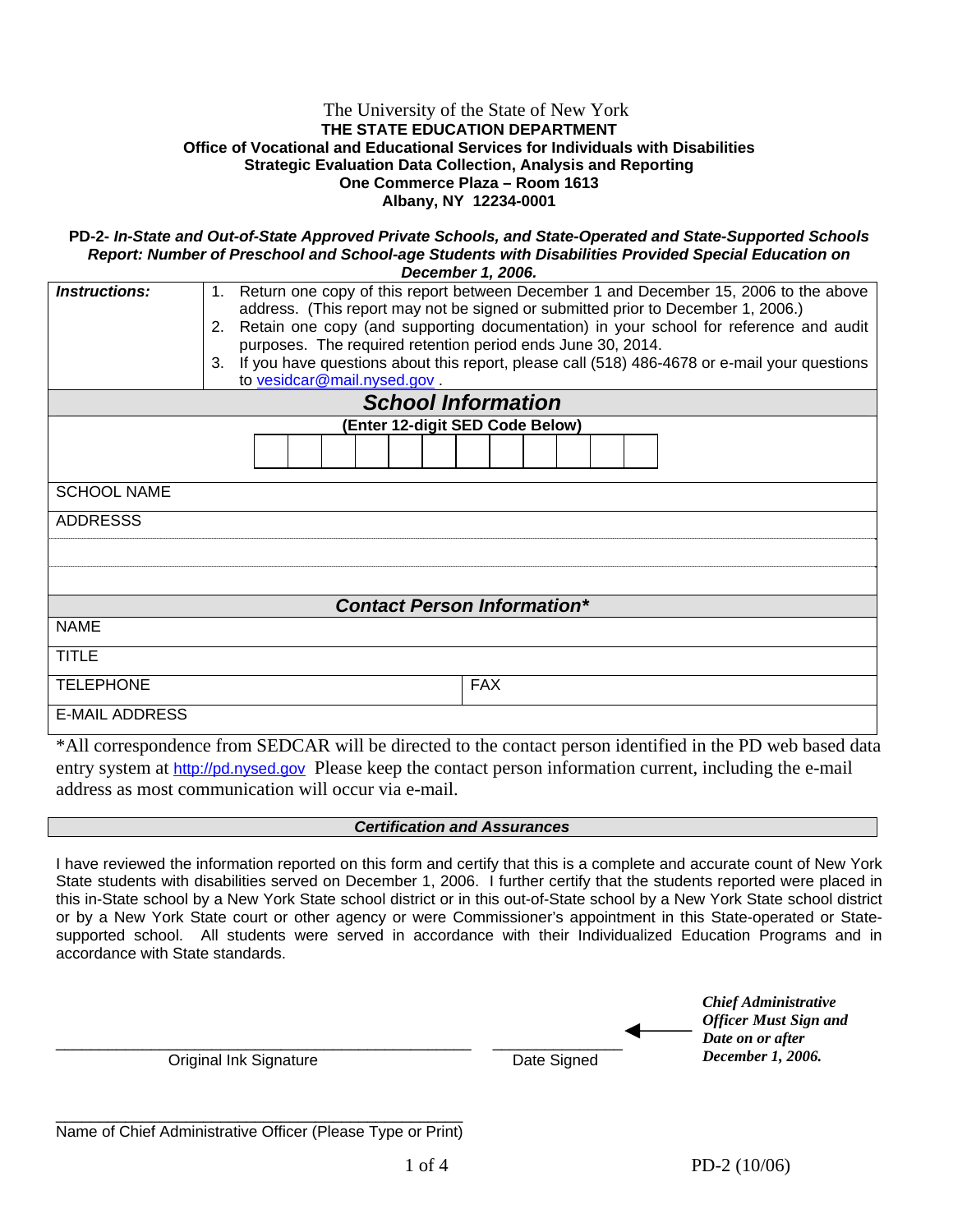| School Name: | $- -$<br>code.<br>. J L<br>- L<br>__ |
|--------------|--------------------------------------|
|              |                                      |

Check here if no preschool students with disabilities are provided special education services on December 1, 2006, pursuant to section 4410 or 4201 of the Education Law. If so, skip Section A.

Check here if no school-age students with disabilities are provided special education services on December 1, 2006. If so, skip Section B.

*If both boxes are checked, your PD-2 report is complete. Please return the entire form to the address printed on the top of page 1.* 

### *Section A: Preschool-age Special Education Programs and/or Services*

**Table 1:** If this school operates an approved preschool special education program pursuant to section 4410 or 4201of the Education Law, in Line 1 report the number of preschool children provided full-time or part-time special class programs and/or special education itinerant teacher (SEIT) services on December 1, 2006. In Line 2, report the number of preschool children provided related services only on December 1, 2006. If children are provided related services as well as special class services and/or SEIT services, they should be included in Line 1 only. Report children by age as of December 1, 2006.

Do not include preschool children receiving evaluation services only in this table.

Please note that for students receiving SEIT services and/or related services from more than one approved preschool special education program, only the program that provides SEIT services or is designated by the CPSE to coordinate all related services must count the students in this report.

| Line No. | Type of Preschool Special Education Service                                                                                                                                                                                                                                                                                                              | Ages $3-4*$ | Age 2** |
|----------|----------------------------------------------------------------------------------------------------------------------------------------------------------------------------------------------------------------------------------------------------------------------------------------------------------------------------------------------------------|-------------|---------|
|          | Count on December 1, 2006 of preschool children provided full-time or<br>part-time special class services or special education itinerant teacher (SEIT)<br>services pursuant to section 4410 or 4201 of the Education Law. If children<br>receive special class or SEIT services as well as related services, count them<br>in this line, not in Line 2. |             |         |
|          | Count on December 1, 2006 of preschool children provided only related<br>services pursuant to section 4410 or 4201 of the Education Law.                                                                                                                                                                                                                 |             |         |
|          | Total                                                                                                                                                                                                                                                                                                                                                    |             |         |
| 3        |                                                                                                                                                                                                                                                                                                                                                          |             |         |

\*Students who are 5 years of age on December 1 are "school-age" children and must be reported in Section B of this report and not in Section A.

\*\*Students who are 2 years old on December 1, 2006 (who will turn 3 years of age by December 31, 2006) and are receiving preschool special education services, pursuant to section 4410 or 4201 of the Education Law, should be included in the column for students age 2.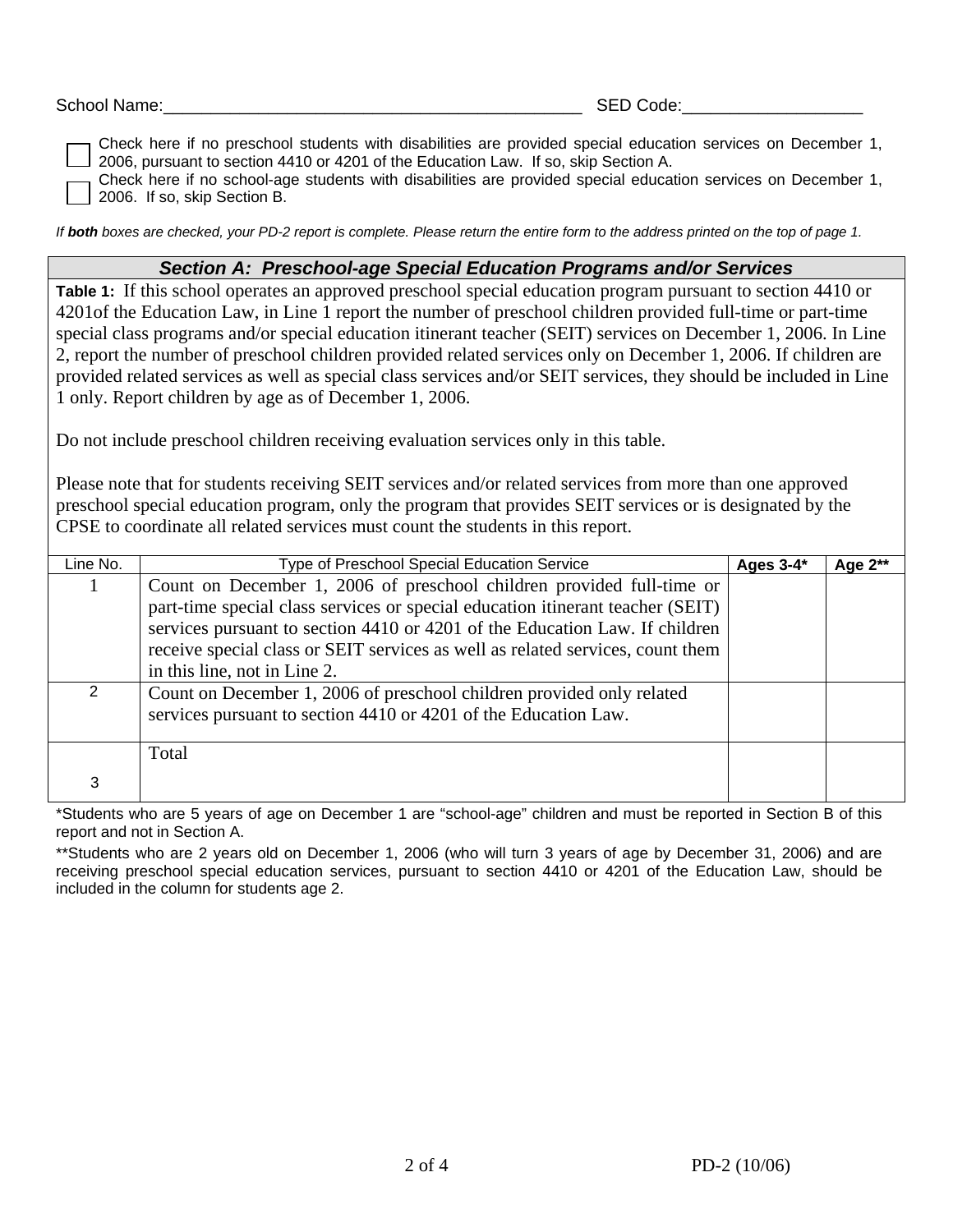## **Section B: School-age Special Education Programs and/or Services**

**Table 1:** Provide an **unduplicated** count of all **school-age** students (from New York State) with disabilities provided special education, full-time, by approved private schools at a school, home, hospital or other non-school facility, on December 1, 2006. (If services are provided at several sites, submit a single combined count of all students served at all sites.)

Students with disabilities who are placed in this school by parents/guardians at parents expense are **not** to be included in this report.

Approved private schools located within New York State that have students with disabilities placed by the courts or Other agencies and are provided services pursuant to Article 81 should not complete this report, but rather contact our office to request a PD-2A/4 form.

| Line No.     | <b>Report Each Student Only Once</b>                                           | Age 4 to 21* |  |  |  |
|--------------|--------------------------------------------------------------------------------|--------------|--|--|--|
|              | School-age students with disabilities in:                                      |              |  |  |  |
|              | Approved private schools located within New York State. Include only students  |              |  |  |  |
|              | placed by school districts pursuant to Article 89;                             |              |  |  |  |
|              | State-Operated Schools; or                                                     |              |  |  |  |
|              | State-Supported (section 4201) Schools                                         |              |  |  |  |
| $\mathbf{2}$ | School-age students with disabilities in Out-of-State schools placed by New    |              |  |  |  |
|              | York State school districts.                                                   |              |  |  |  |
| 3            | School-age students with disabilities in Out-of-State Schools placed by New    |              |  |  |  |
|              | York State courts or other agencies.                                           |              |  |  |  |
| 4            | Total number of students with disabilities in your school on December 1, 2006. |              |  |  |  |
|              |                                                                                |              |  |  |  |

\*Only include 4-5 year old students if they are in your school-age program. Students are eligible to enroll in schoolage (kindergarten) programs if they become five years old by December 1 or by a later date established by the school/agency. For example, if a student's birthday is on December 5, 2001, and the school/agency policy for admission to school is "five years of age by December 31", the student could be enrolled in the kindergarten program and be 4 years old on December 1, 2006.